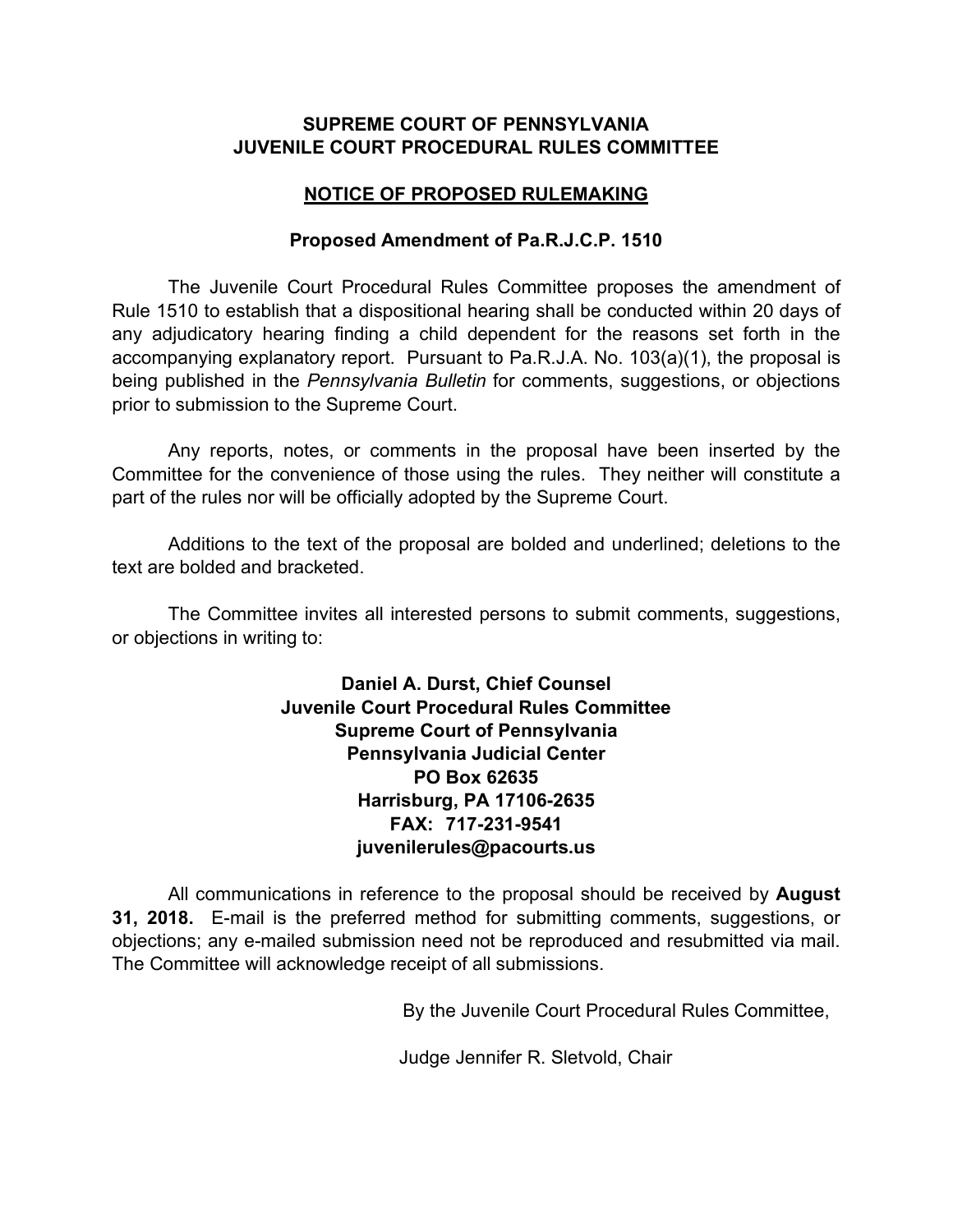# **SUPREME COURT OF PENNSYLVANIA JUVENILE COURT PROCEDURAL RULES COMMITTEE**

### **REPORT**

### **Proposed Amendment of Pa.R.J.C.P. 1510**

The Juvenile Court Procedural Rules Committee proposes the amendment of Rule 1510 to establish that a dispositional hearing shall be conducted within 20 days of any adjudicatory hearing finding a child dependent.

The Juvenile Act states:

If the court finds from clear and convincing evidence that the child is dependent, the court shall proceed immediately or at a postponed hearing, which shall occur not later than 20 days after adjudication if the child has been removed from his home, to make a proper disposition of the case.

42 Pa.C.S. § 6341(c). Reflective of the Act, Rule 1510 presently contains a 20-day requirement for holding a dispositional hearing in cases in which the dependent child is removed from home. However, a similar period does not exist when the child is at home.

The Committee received a request to amend Rule 1510 to extend the 20-day requirement to all dispositional hearings regardless of whether the child is removed from home. The goal is to create uniformity and to ensure there is a procedural requirement for children remaining in their home lest the absence of such a requirement be interpreted as an invitation for those hearings to occur more than 20 days after adjudication.

The Committee believes this amendment will facilitate a timely dispositional hearing to establish a permanency plan and begin services necessary to achieve that plan. Accordingly, the Committee is proposing to eliminate the conditional phrase, "if the child has been removed from the home," from the rule text.

The Committee invites all comments, concerns, and suggestions regarding this rulemaking proposal, especially in those counties where the practice may be for dispositional hearings for at-home dependent children to occur more than 20 days after adjudication.